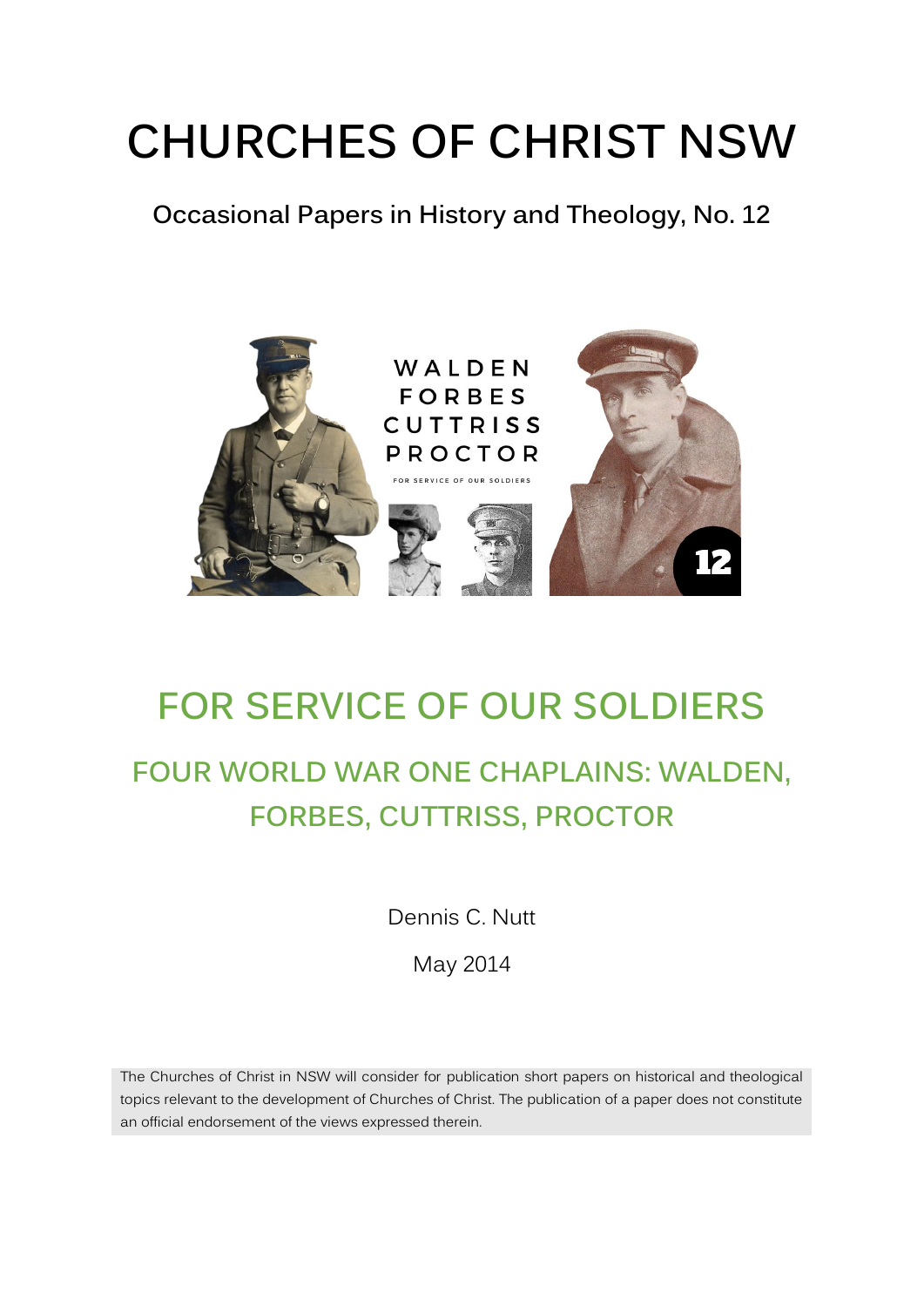# **Military Chaplains: For Service of Our Soldiers<sup>i</sup>**

**War has been variously defined. Douglass Jerrold said of it: "What a finelooking thing is war? Yet dress it up as we may and feather it, daub it with gold, huzza it, and sing songs about it, what it is nine times out of ten but murder in uniform."ii Napoleon's view was that it was "a trade of barbarians—the whole art of which consists in being the strongest on a given point."iii His great rival, the Duke of Wellington said, "Take my word for it, if you had seen but one day of war you would pray to Almighty God that you might never see such a thing again."iv Shakespeare has Mark Antony say, "In these confines, with a monarch's voice, cry 'Havoc!' and let slip the dogs of war."<sup>v</sup> The Great War proved all these assessments to be true.**

When Great Britain declared war on Germany on 4 August 1914, Australia, as a member of the Empire, was committed to the conflict. For the first time in its history following Federation, Australia was to go to war as a nation rather than as a collection of colonies as it had done in the Boer and South African Wars. Not only did the Great War bring into being the First Australian Imperial Force, it also gave birth to the Australian Military Chaplaincy Service. It is therefore fitting to celebrate the centenary of this branch of the services by reflecting upon what it meant to be a chaplain; and to look at the lives and ministries of four Churches of Christ World War I Chaplains.

Michael McKernan, when writing about Australian chaplains in Gallipoli and France, observed that:

The battlefield is a strange place for a Christian minister, dedicated to a message of peace, but, if men are to die or suffer, tradition decrees that their ministers should be with them to help as best they can.<sup>vi</sup>

This idea was accepted, and Australian clergymen rallied to the call. The first half of the twentieth century is characterised by a Depression bookmarked by two Great Wars. Although a small faith community, a significant number of Churches of Christ ministers acted as military chaplains during the wars, some serving in both. Five of them served at the front, either in Gallipoli or the Western Front.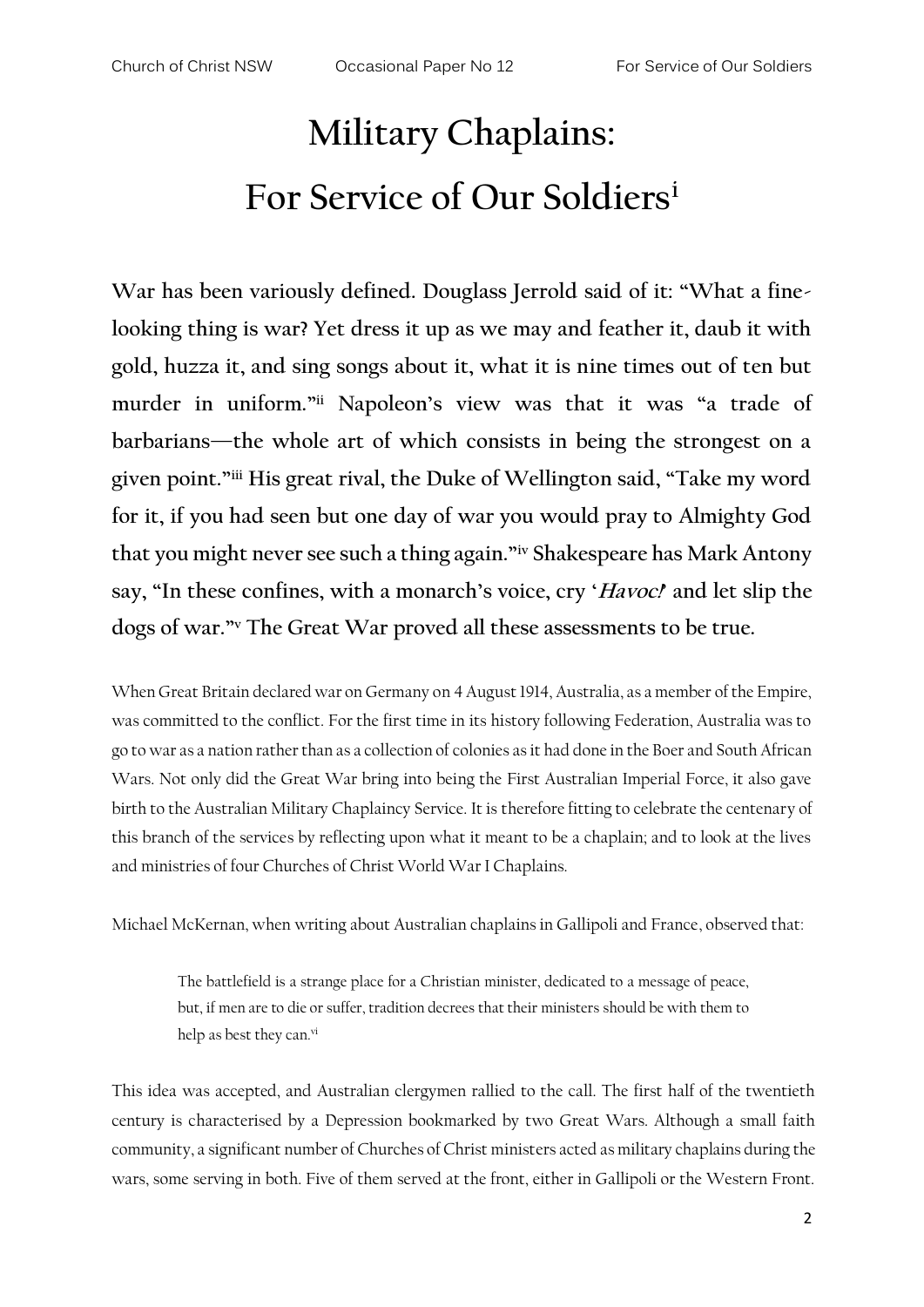There were also many chaplains who ministered to the troops on home soil before embarkation; others were transport chaplains. Churches of Christ have a proud history of military chaplaincy and it is time to tell their story.

Chaplain-Colonel F.J. Miles, Senior Chaplain, "OPD", commences his official war diary with the following statement:

When war led to the formation of the First Division of the Australian Imperial Force, there were in the Commonwealth Military Forces a number of chaplains of the Baptist Church, several belonging to the Congregational Churches and a few representing the Churches of Christ. Under new Chaplaincy Regulations these three had been grouped for administrative purposes under the title of "OPD", i.e., "Other Protestant Denominations" than Church of England, Presbyterian or Methodist.<sup>vii</sup>

For the A.I.F., chaplains were appointed on the percentage of the Australian population that the denomination represented, based on the latest census figures. Each infantry brigade was about 4000 in strength and as such had two Anglican, one Catholic and one other Protestant chaplain.<sup>viii</sup> The Presbyterians, Methodists and Salvation Army were large enough to be represented separately because they had a higher percentage of the population than other Protestant denominations. Baptists, Congregationalists and Churches of Christ could have been excluded, but they banded together, and, in this way, the Other Protestant Denominations (OPDs) came to be collectively represented.

In practice, the Salvation Army chaplains were included with the OPDs bringing them under the leadership of the Senior OPD Chaplain. The arrangement worked satisfactorily. Later it was considered wise to add the Hebrew chaplains to the OPD Department (for statistical and record purposes) though obviously the Senior Chaplain of the Department could not, and did not desire to, exercise any control over the spiritual working of the Jewish representatives.

As the war progressed infantry brigade strength was increased to include base camp, hospital, and transport chaplains with the necessary administrators. Eventually over 400 Australian clergymen served with the first A.I.F;<sup>ix</sup> they were a diverse group, representing wide varieties of age, learning, experience, nationality and understanding. Their individual stories are fascinating.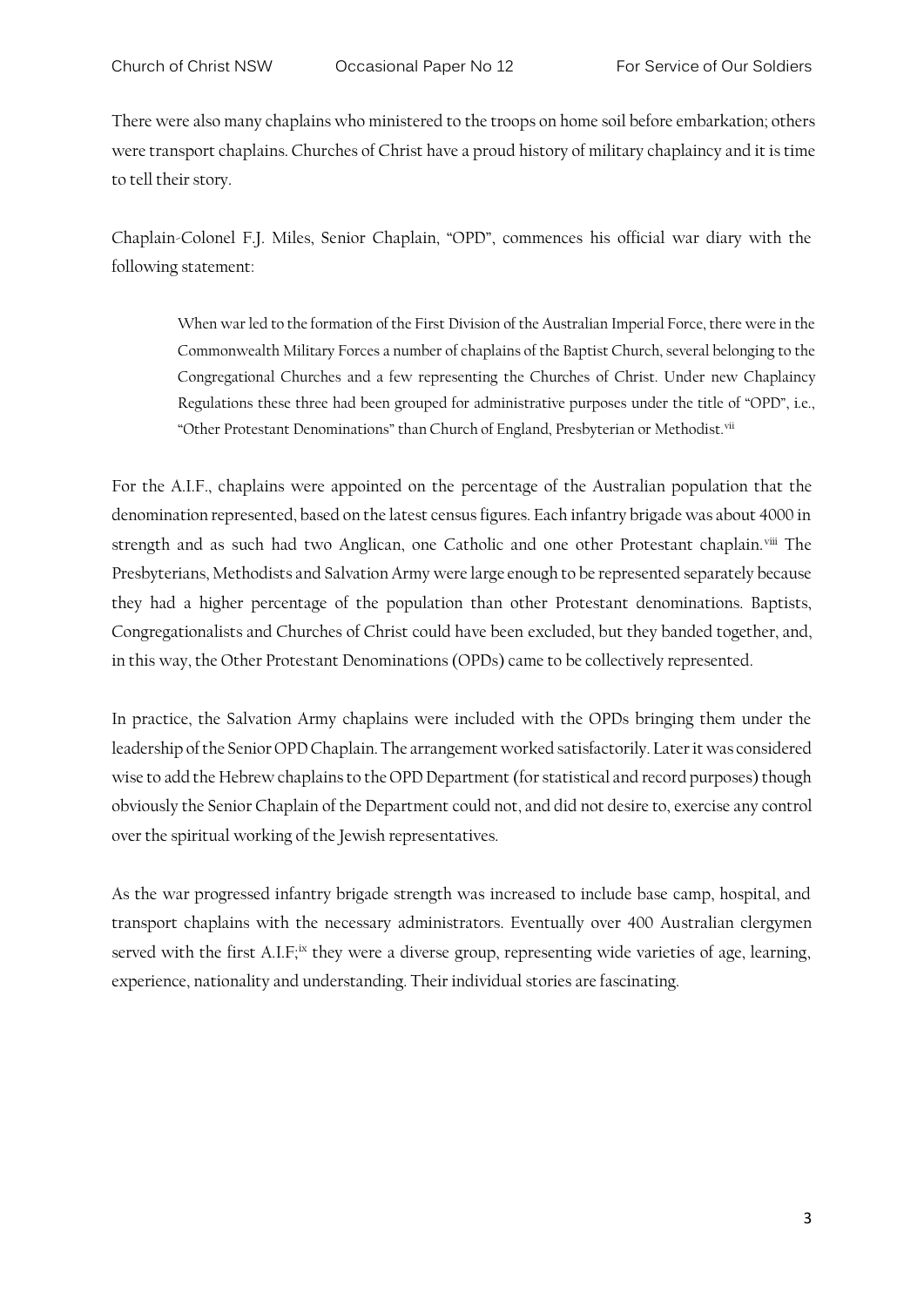II

#### **Chaplain-Captain George Trilford Walden (1861-1940)**

The Australian Churches of Christ sent four chaplains to the Front during the Great War. The first to go was Chaplain-Captain George Trilford Walden who was born at Newtown, Sydney, on 23 October 1861, but who had moved to Adelaide while a teenager.



*Image: Chaplain-Captain George Trilford Walden*

Due to the influence of a British Churches of Christ evangelist, William Hindle, and the revered T.J. Gore, he decided to enter the Christian ministry. $^x$  He travelled to the College of the Bible, Lexington, Kentucky, where he graduated with a Master of Arts degree.

He ministered at the Lygon Street Church of Christ, Melbourne, and at the West London Tabernacle, returning to Australia in June 1896 to become the evangelist for the Enmore Church of Christ until 1912, when he returned to Adelaide.<sup>xi</sup>

Walden was fifty-three years and seven months old when, on 17 March 1915, he applied for a Commission in the A.I.F. as a chaplain. He was appointed Chaplain 4th Class (Captain) for continuous service and allotted to the 18<sup>th</sup> Battalion of the 5<sup>th</sup> Infantry Brigade.<sup>xii</sup> Walden was readily accepted because he had previous experience with the 4th Military District of the Commonwealth Military Force, South Australia, from September 1913 to March 1915. He left Sydney with the 18<sup>th</sup> and 19<sup>th</sup> Battalions on the *Ceramic* and arrived at Gallipoli, via Alexandria, on 19 August, 1915.

Walden's stay on Gallipoli was short-lived but traumatic. The first Australian army chaplain killed on Gallipoli was Chaplain-Captain Andre Gillison (Presbyterian) who died of wounds trying to retrieve a soldier wounded in a charge. A report on the incident mentions that Gillison was able to speak with Walden who had just arrived.<sup>xiii</sup> Unfortunately, Walden contracted enteritis and was evacuated on 7 September. Until 12 October he was in the Blue Sisters' Hospital, Malta, whence he was sent to Florence to recuperate. He was then recalled to Alexandria and posted to hospital work.<sup>xiv</sup>

Over the course of the war, he wrote several letters to his Church's national journal, *The Australian Christian*. These letters are, overall, cheerful, informative but realistic. In another letter, written after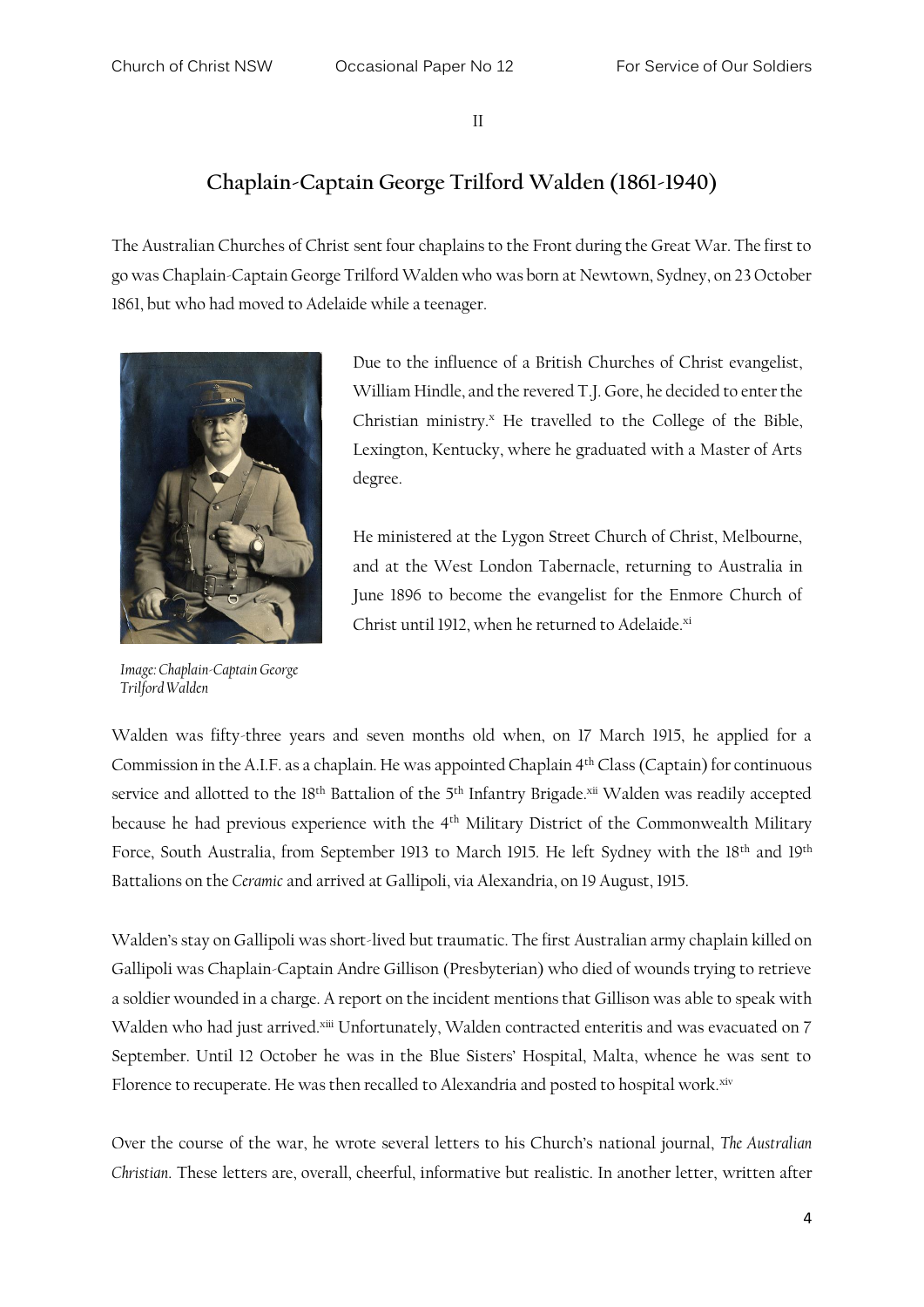the evacuation of troops from Gallipoli, he explains his health issues, his journey across submarineinfested waters from Italy to Alexandria, his work in twenty-nine hospitals, Churches of Christ soldiers and nurses whom he has met and the unfailingly cheerful nature of the Australian wounded. Concerning the evacuation of Gallipoli, he is full of praise, but laments the loss of his effects:

You have heard news of the evacuation from Gallipoli. It was a wonderful achievement. To think that we moved thousands of men with only two casualties with an enemy at our heels, will be one of the marvels of this war. If our landing was brilliant, the evacuation was masterly. I am afraid from what I hear, all my effects are now being enjoyed by the Turks.

But he does not shirk from the unpalatable. In the same letter he writes, "I think it is only right to say 'missing' in ninety-nine cases out of a hundred means dead." And he mentions a soldier who had lost a leg and sustained thirty-five wounds from a shell burst. xv

In Egypt, Walden's work broadened. He came in touch with men from thirty-two battalions and many brigades of light horse at the Gazireh Palace Hospital. His work was to "conduct services on Sundays and visit the sick during the week. I talk to all who are not Roman Catholic, Church of England, or Presbyterian … and since Col. Nye left, Wesleyan and Methodist." Already the denominational boundaries of chaplaincy were becoming blurred. He reflects on what he did for the wounded: wrote letters, did their banking, sent cables, talked of home, looked at photographs, put "boys" (as he called them—he was old enough to be the father of many of them) from the same town in touch with each other if one could walk, replaced lost Testaments, distributed Red Cross supplies, had clothing replaced, sought to enlist them as a soldier of Christ, comforted the dying and buried the dead.xvi

At the end of November 1915, he was transferred to the 7<sup>th</sup> Training Battalion at Zeitoun as its first chaplain. He remarks that as such he had to get things organised. That meant furnishing a reading room in which he put a portable piano that he had been given before leaving Australia, xvii and establishing a canteen. Soon the battalion was relocated with other training battalions at Tel-el-Kebir, xviii and shortly after having got everything organised again, he was sent to Serapeum to join the newly established 50<sup>th</sup> Battalion of the 13<sup>th</sup> Infantry Brigade.<sup>xix</sup> On 6 June 1916, he sailed with them on the *Ascania* for France.<sup>xx</sup>

On arrival in France, Walden noticed, and was saddened by, the number of women and children wearing mourning clothes. He commented that France had given a heavy toll of her husbands and fathers. However, he set about providing for the all-round needs of the troops. He was so successful in managing the Brigade canteens, scouring the country to provide his men with food and comforts, that during this period Miles reports that he earned for himself the sobriquet— "The Canteen King".xxi In a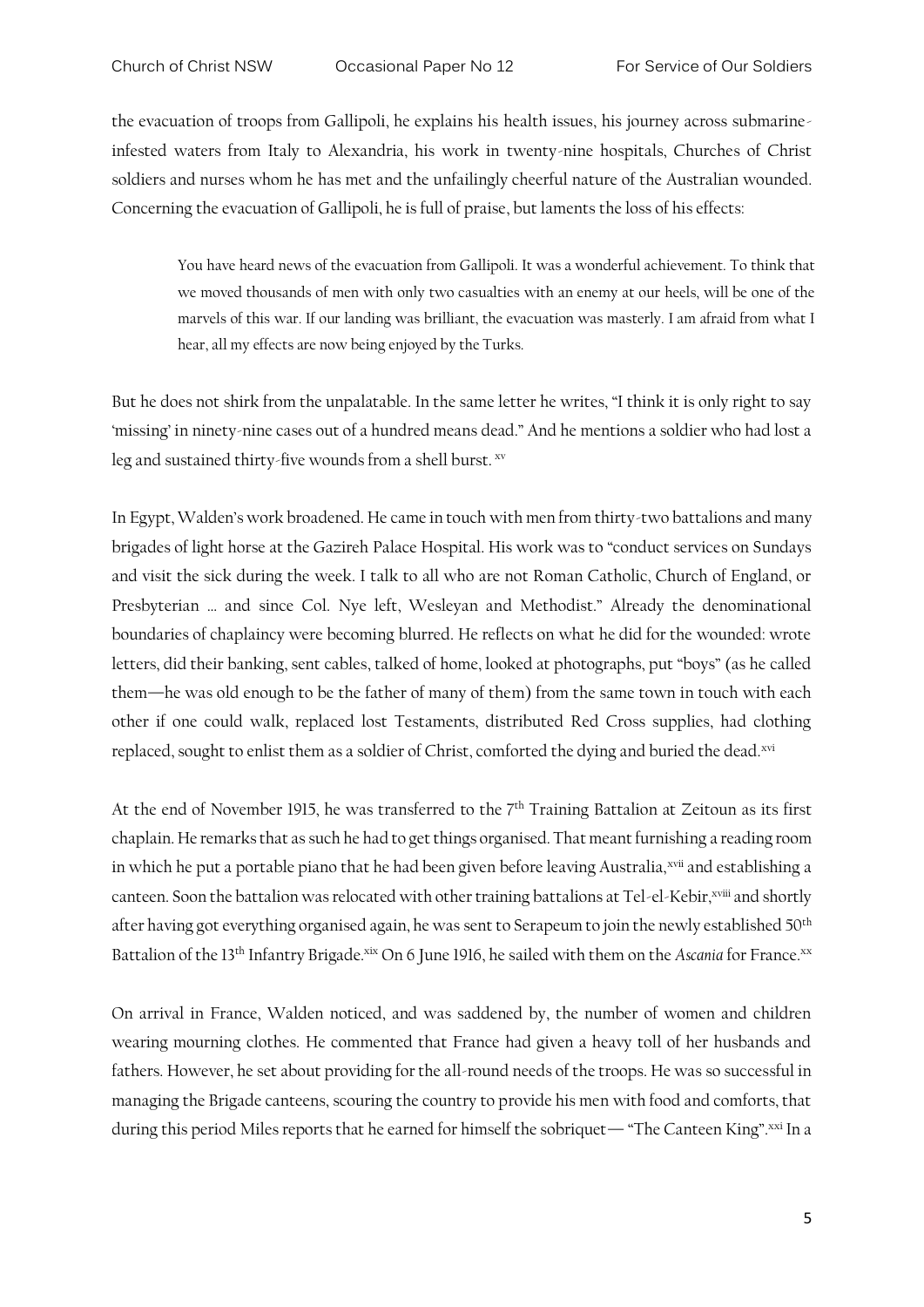letter from the Front, after the battle of Mouquet Farm in which his unit was involved and suffered heavily, he explains what Miles was referring to:

I get the loan of a cart, drive to some big canteen, and spend every centime I possess, come home, open up my goods, and begin to sell. I have cigarettes, tobacco, sardines, tinned fruits, lobsters, salmon, chocolate, matches, chewing gum, lollies, post cards, paper, pencils, envelopes, etc., etc. … The mule they give me to draw my limber is a very pious-looking animal, maybe that is why they give him to the chaplains, but he is very conservative, and when a motorcycle or motor car comes along, he darts for the field, and not even the restraint of "Holy Church" can hold him. After he has dragged me over the standing crop or the ploughed field, he resumes his innocent ways, and we jog along until the next sign of modern life appears.

Yet with the humour comes the hard, cold reality; he has been in the trenches and rest camps, is currently "billeted" in an oat field where "the ground is like Scrooge's heart, very hard", has shells land 300 yards away, and comments that "it is astonishing how used one gets even to shells." But then the real pain: he had buried men under the shade of some "lovely elm trees in one of France's beauty spots; 'far from home and kindred' they sleep." xxii

The last long letter *The Australian Christian* received from Walden is dated 20 November 1916. He outlines the life of his Battalion. For three months it has been on the move, having been four times in different places in the front line. He has had the care of four canteens and remarks that, "I am trying to save an officer." By that he means freeing up an officer to fight, rather than manage a canteen. The Battalion has been at Pozieres, Ypres and again at Mouquet Farm.<sup>xxiii</sup> He is proud of the Australian soldier; they work and march and fight amid mud, sleet, frost, and snow, endure privations as good soldiers of the Empire. He is amazed how they now rank with the world's greatest soldiers.<sup>xxiv</sup>

In late December 1916, Walden was in London. He visited Twynholm Assembly Hall where he preached.xxv He also spent time gathering goods (comforts) for all the canteens of the 13<sup>th</sup> Brigade, which he managed. This was highly appreciated. On 17 March 1917, Walden was promoted to chaplain 3<sup>rd</sup> Class (Major).<sup>xxvi</sup> In August the news reached Australia and a particularly effusive editorial appeared in *The Australian Christian*. It said of him:

He has been the faithful friend, comforter, and companion of hundreds of our heroic men. He has taken comforts to them right up to the firing line in Gallipoli and in France; he has cared for them on the battlefield, tended to the sick and dying, reverently buried the dead. He has written hundreds of letters from his sympathetic heart, many of them to loved ones of those that he has watched pass into the glory land.<sup>xxvii</sup>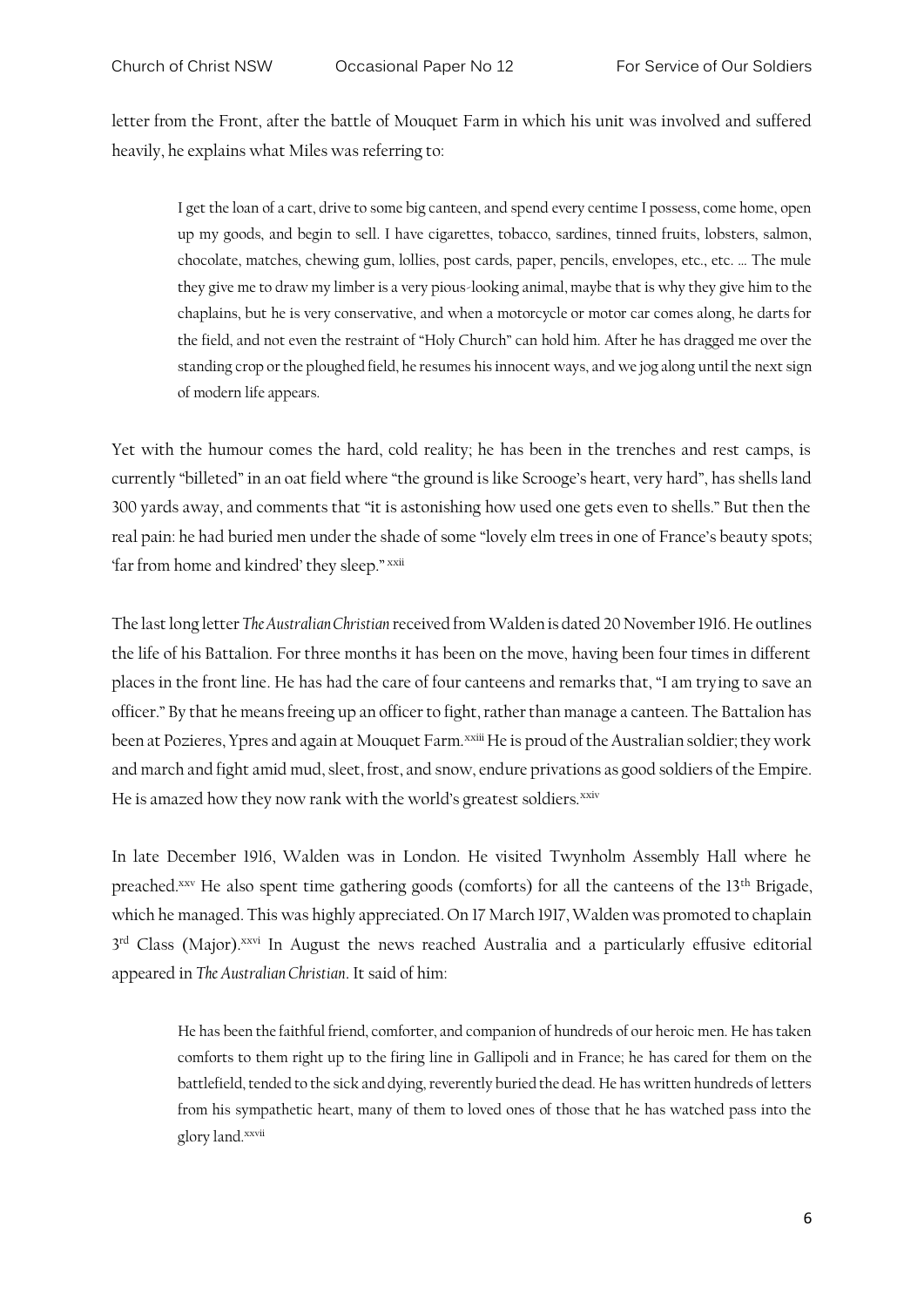This was a real ministry indeed. But Walden no longer had leisure to write. His Battalion was constantly in action.<sup>xxviii</sup> Another winter of trench routine followed so Walden took the opportunity for leave in England for the first part of January 1918. Miles mentions that during his leave he did a lot of work for the 13th Infantry Brigade canteens by securing supplies not available in France. He is now managing five canteens.<sup>xxix</sup> He returned to his unit in the line and the canteen he managed was heavily shelled, and Walden and his workers had several narrow escapes. He talked with men at his private room in the canteen and conducted a Bible Class in French. When the unit came out of the line, he conducted concerts and competitions as well as writing the inevitable letters.xxx

When the Germans launched a major offensive against the Australians at the end of March 1918, Walden's unit repulsed them at Dernancourt (April 5). The German threat persisted until ANZAC Day, when the unit participated in the now-legendary attack to dislodge the enemy from Villers-Bretonneux. In a masterly understatement, Walden reported that his work was greatly hampered, but he was able to do a lot for individuals and in a modified form carry on his canteen work.<sup>xxxi</sup> During May he buried a German lieutenant brought down by the Royal Flying Corps, visited Paris to purchase stores for the canteens, and carried on normal services when possible.

The Allies launched an offensive in August and Walden had one of his most eventful months at the Front. On one occasion his Brigade inflicted heavy losses on the Germans, took 175 prisoners—for 5 casualties (1 killed and 4 wounded). His work was mostly front-line visitation; holding services was impossible. The unit's last major engagement was on 18 September. One Sunday night in October while his battalion was "resting" he held a service in a French School Room and found on the blackboard a French statement which, translated, ran "Australian Soldiers the Saviours of Amiens". xxxii It is strikingly suggestive of the value placed upon the services of the A.I.F. to the population in the Amiens area.

The 50<sup>th</sup> Battalion was amalgamated with the 51<sup>st</sup> Battalion on 6 March 1919<sup>xxxiii</sup> so Walden took leave during which time he was promoted to Chaplain-Lieutenant Colonel.xxxiv On his return he was located at the 51st Battalion Headquarters where he conducted services, oversaw the repatriation arrangements, saw the various quotas off, wrote letters of introduction and carried on the usual canteen work. He did not leave for Australia until December 1919. xxxv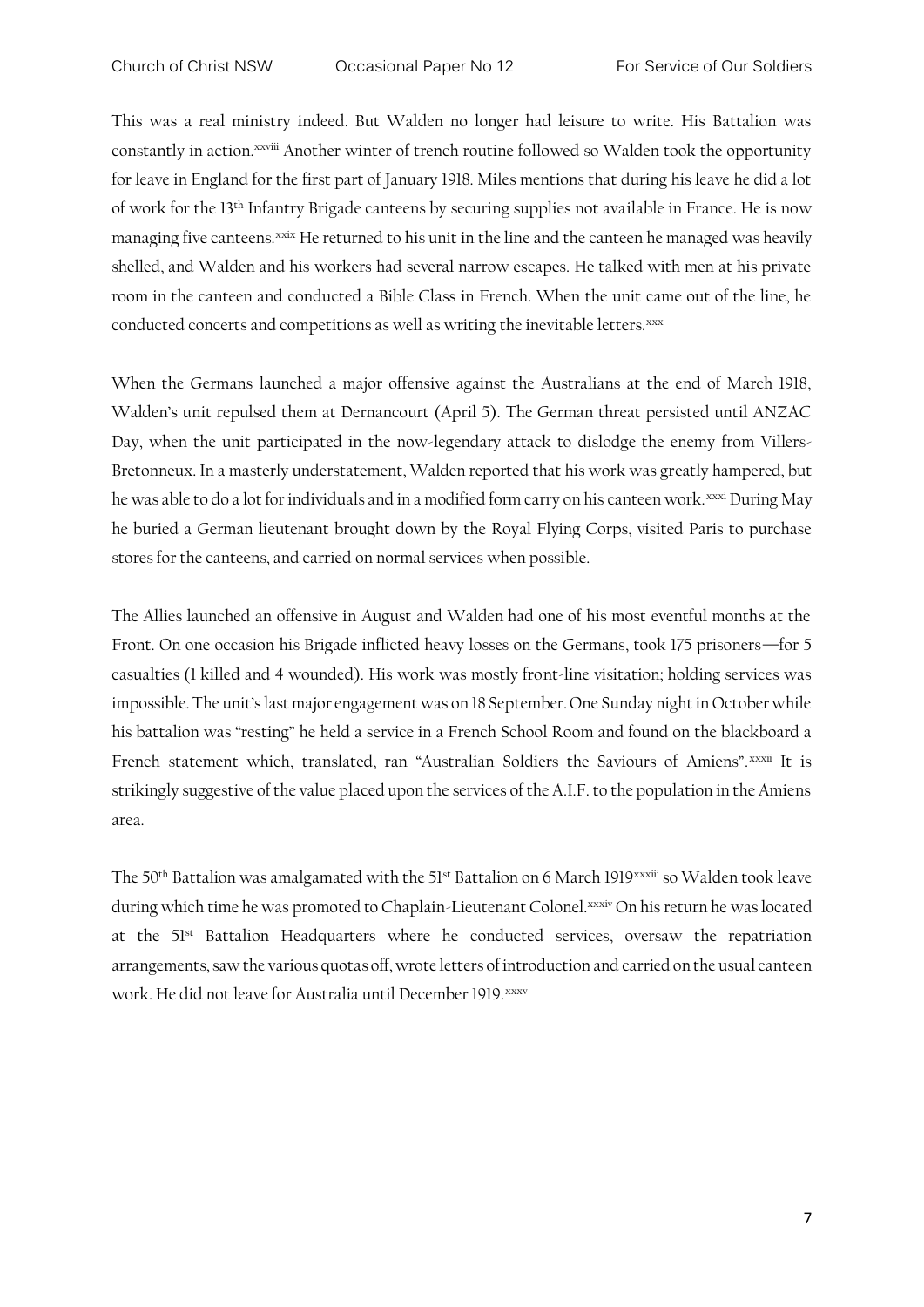#### III **Chaplain-Captain George Percival Cuttriss (1883-1974)**



*Image: Chaplain-Captain George Percival Cuttriss*

Chaplain-Captain George Percival Cuttriss was born in Dunedin, New Zealand, on 1 September 1883.

On 18 March 1902, he embarked for South Africa on the "Kent," as a private in the New Zealand Mounted Rifles. He became a minister of the Churches of Christ and in 1913 took up the ministry at the Hindmarsh Church of Christ, Adelaide. Like Walden, he had done service with the Commonwealth Military Force as a chaplain.

He was appointed Chaplain 4th Class on 1 March 1916 and attached to the 43<sup>rd</sup> Battalion of the 11<sup>th</sup> Brigade.

Cuttriss left Australia on 9 June, although his departure was not without incident. During a march of the Brigade through Adelaide his horse, spooked by a thoughtless and excited bystander, slipped and crushed his leg. Fortunately, no bones were broken.xxxvi He arrived in the United Kingdom in the *Afric* on 23 August and served the 3<sup>rd</sup> Division and the 43<sup>rd</sup> Battalion on the Salisbury Plains.<sup>xxxvii</sup> In a letter to *The Australian Christian* he described his journey and his role. He organised "sports and concerts and attended to the spiritual needs of the troops." He also notes the death and burial of a soldier en route.<sup>xxxviii</sup> Cuttriss was a keen observer. In writing about his period in England before going to France he comments on the boredom the men experienced and the raids on London and the coast by Zeppelins, which he describes in graphic detail, noting that 100 people were injured and 40 killed.xxxix

When his unit crossed to France on 23 November, he was transferred to the 3<sup>rd</sup> Pioneer Battalion. The Pioneers were soldiers employed to perform engineering and construction tasks. Their prime role was to assist other arms of the service by constructing trenches, establishing camps, and most commonly rebuilding bridges, roads and railways destroyed by German artillery. In 1916 the A.I.F. raised five Pioneer Battalions, one for each Division, which they organised like a normal infantry battalion but made up of personnel with a variety of trades and skills. The Pioneers were raised as Headquarters divisional troops.<sup>xl</sup> Their skills and responsibilities meant that they were constantly in a Forward position and under fire, and their chaplains were with them.

Like Walden, Cuttriss comments on the value of mail to the soldiers. He writes: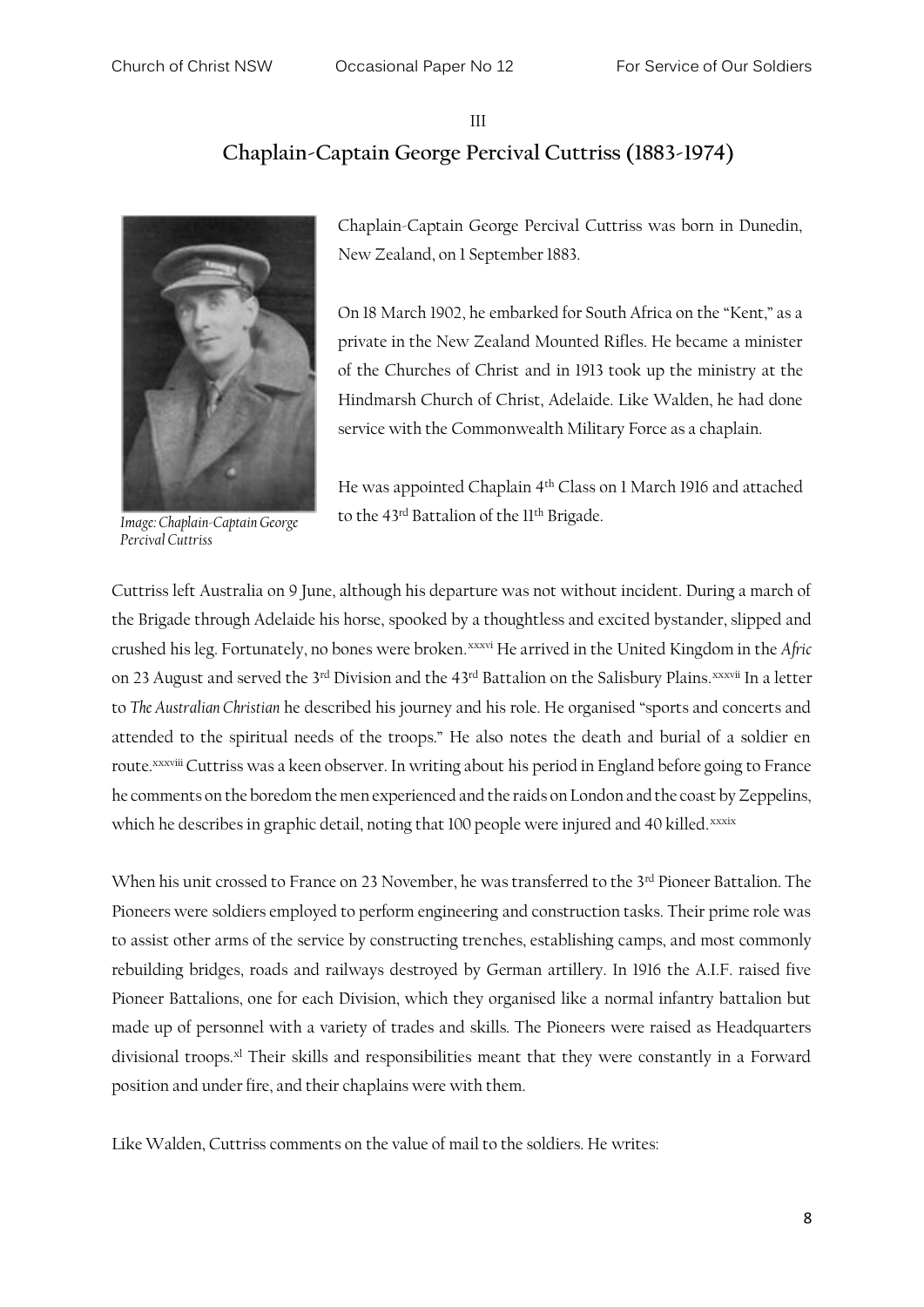I have watched the faces of the men as the mail was being sorted: the intense expression of expectancy, quivering lips, and moistened eyes, the unnerved hand. I have listened to outbursts of satisfaction as letters from loved ones were received; I have heard the almost inaudible sob of disappointment as the information was passed along, 'None for you.'

He also offers some observations on the German peace proposal, identifying the problems with it and the likely response from the allies.<sup>xli</sup> In another letter he remarks that he censors letters at the request of the commanding officer and trains the stretcher-bearers whom he regards highly and observes that "the majority of them are Christians." He is also starting a canteen.<sup>xlii</sup> Cuttriss received high praise from his commanding officer who wrote:

I have to report that his work is satisfactory in every way. He is doing, in my opinion, good work among the men, not only from a religious standpoint, but also from a man standpoint, and appears to be working in the hearts of the men in a manner which can only bring the best possible results, from a disciplinary point of view. He is particularly interested in all that appertains to the men's welfare.

During 1917 this unit was almost constantly at the Front. They fought at Messines and at Polygon Wood, Broodseinde and the First Battle of Passchendaele, these last two being part of the Third Battle of the Somme. On 27 October 1917 he had his first leave since arriving in France, which he spent in England. Cuttriss reported to Miles in November 1917, while the unit was in the reserve area, that his current activities, beyond the spiritual, included supervising the Battalion Band, controlling concerts, managing the canteens, acting as Divisional Burials Officer, and writing the history of the 3rd Division.<sup>xliii</sup> He had twice narrowly escaped death, on one occasion being blown a dozen feet by a mortar shell.xliv His work as Divisional Burials Officer was very heavy: he wrote many letters and toured the forward cemeteries used by the Division and where necessary made arrangements for the repair of all damage effected by shell fire. He handed the management of the canteens over to the Battalion officers. Moreover, he became chaplain to two Canadian companies.<sup>xlv</sup>

His unit was "at rest" in early March 1918 when he was appointed Chaplain 3rd Class (Major). He assisted in the instruction of stretcher-bearers and held services,<sup>xlvi</sup> but he was back in the line for all of April. During that time, he identified sites for and established cemeteries, and he conducted many burials under heavy shellfire. This work he carried out in part for other Divisions operating in the same area. Consequently, correspondence was very heavy. He also took the opportunity to visit the advanced Casualty Clearing Stations.<sup>xlvii</sup> There was no relief; except for three days the month of May was spent in the Forward Area. Cuttriss opened several new cemeteries and controlled all burials. Miles comments that: "it seems strange that while several of this officer's assistants have received decorations, mainly on his recommendations, no recognition of his work as D.B.O. has yet been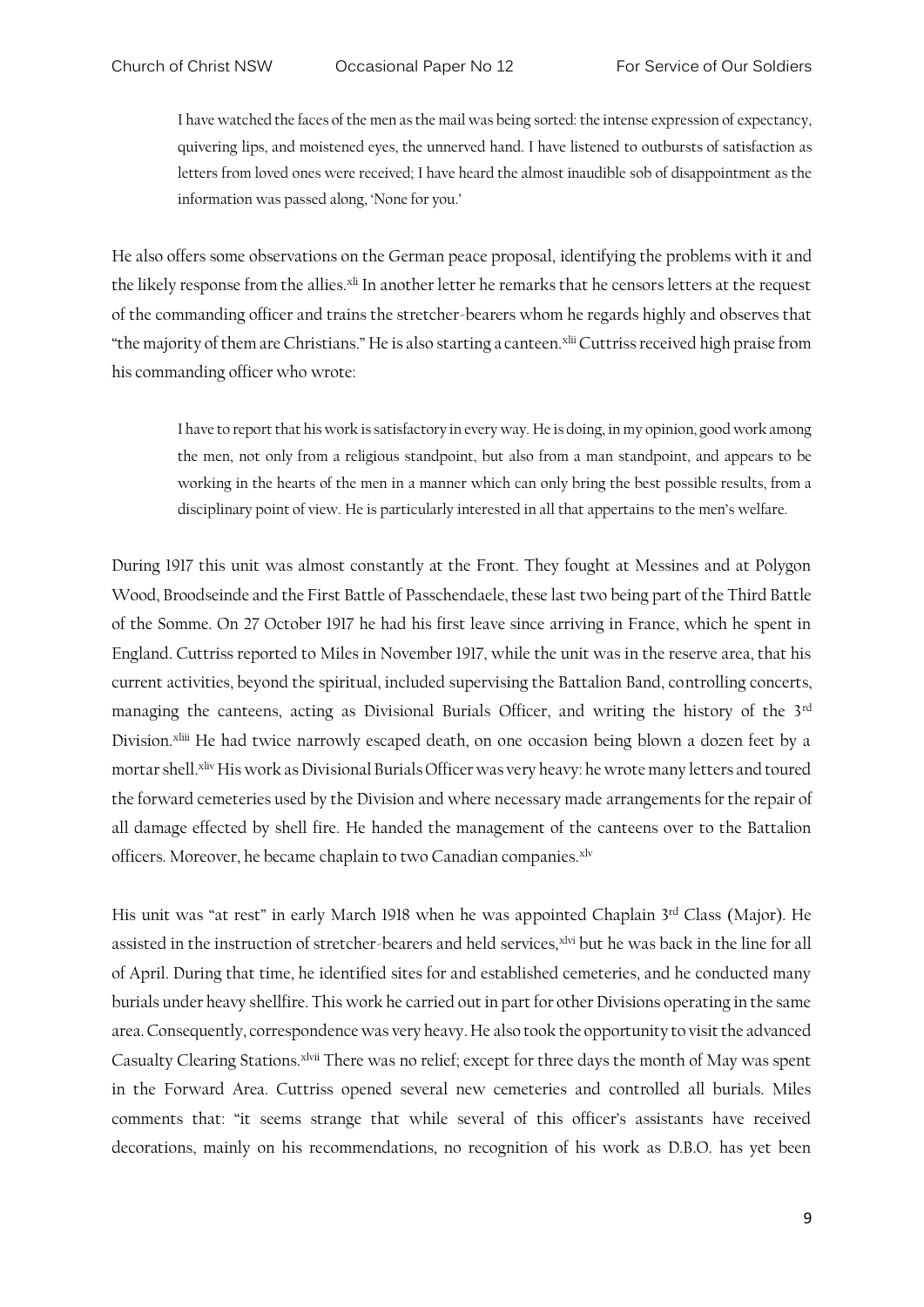made."xlviii Cuttriss' letter to Miles about his activities is worth quoting in full because of its significance:

I found the cemetery given as near VILLERS - BRETONNEUX—62d.0.28.c.6.7 is not suitable as a burials plot. It is situated in a depression and the graves are sunk into the side thereof. I have decided, therefore, to establish a cemetery about 200 yards EAST of the hollow. There are about two graves at that place. Scattered over the area referred to above, there are a large number of isolated graves, many of which are not marked in any way; others are marked by sticks to which are attached identity discs. Many bodies are barely covered; this obtains specially along the foot of the railway embankment.

I have no knowledge of the conditions under which these burials were carried out, but it would appear that no systematic effort was made to centralise burials. A more unsatisfactory state of affairs would be difficult to imagine.

In some of the cellars in VILLERS—BRETONNEUX enemy dead are practically nude, and in an advanced stage of decomposition. These will be disposed of as early as possible.

May I point out that the constant change in the personnel of the Burials Section makes my work very difficult. I do not wonder that men prefer to be in the trenches, rather than be engaged in this work of Burials, which, under existing conditions, is the least to be desired of all Military Service. It is essential for health, morale and sentimental reasons that more regard be given to carrying out of all burials under active service conditions.

> G.P. Cuttriss, D.B.O. 3 rd Australian Division A.I.F. FIELD, 24/5/18

An OPD Churches of Christ chaplain acting as Burials Officer for the 3<sup>rd</sup> Division A.I.F chose the site for the now iconic cemetery.

In the midst of this, we find Cuttriss reporting that with the coming of the cricket season some time was devoted to the game when the Battalion was in the reserve position. Somehow, he managed to provide some of the equipment. He also refers to the helpfulness of the a/C.O., Adjutant and Officers of the Battalion. Not all chaplains could report so favourably. They showed their loyalty to him by attending church parades.xlix

But Cuttriss was clearly feeling the strain. A letter in March 1918 to a friend from his home church is quite negative. He has neglected writing to his friends, the weather is bad and there is incessant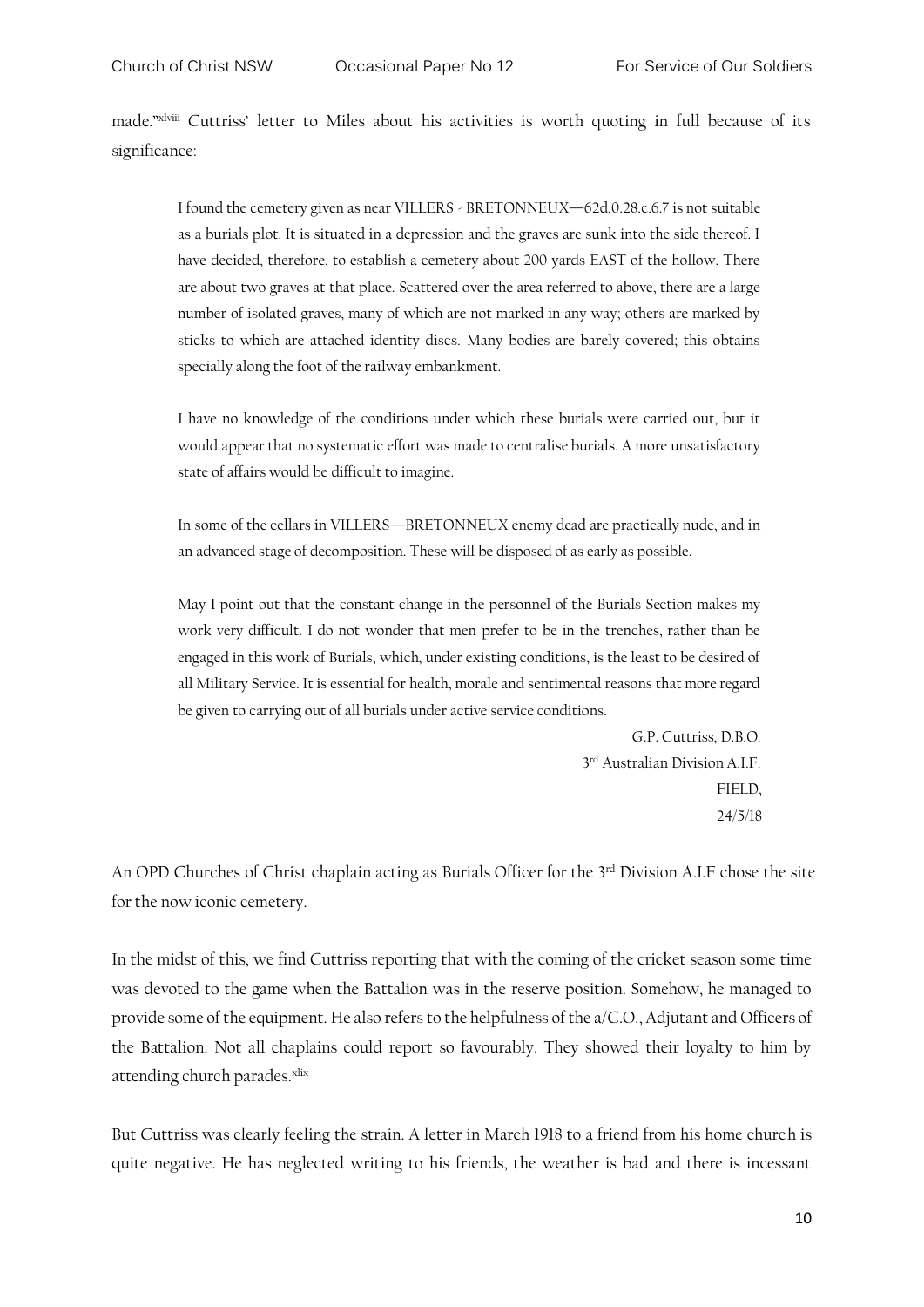shelling, the sad nature of his work is getting at him, and he has not been in a frame of mind to write a coherent account, every building around him is rubble. He glories in the victories of his unit, but laments at the price paid for them. He says, "with my brave part we gave them the best burial that was possible under the circumstances." Indicative of his state of mind are the last words of the letter: "I just keep pegging along, though at times my heart almost fails me."<sup>l</sup> Here is a man with battle fatigue.



*Image: Chipilly, France. 17 August 1918.li*

Finally, he asked to be relieved of his work as Divisional Burials Officer. This was granted pending the arrival of his replacement who was delayed. In June, the Senior OPD Chaplain informed the administrative headquarters that he had received Cuttriss' resignation and recommended acceptance. Five days later Brigadier-General T. Griffiths wrote saying that Cuttriss should be a retained until the arrival of his replacement from Australia.<sup>lii</sup>

In July he received a letter from John Monash, the General Officer Commanding Australian Army Corps as follows:

> Corps Headquarters 20th July, 1918

My Dear Chaplain,

I regret very much to learn that in all probability you will be returning to Australia shortly, as the military chaplain who is to relieve you in your present duties will shortly arrive at the Front.

I take this opportunity of extending to you my very best thanks for the splendid service which you have rendered in so many different capacities, in all of which you have been quite indefatigable, and of the greatest service to me and the 3<sup>rd</sup> Australian Division. As an army chaplain, your work among the troops it too well, and too favourably, known to need recognition by me. You have also for a long time carried out the difficult and dangerous duties of Burials Officer for the Division, a task which you have always performed with the fullest sense of its gravity and importance.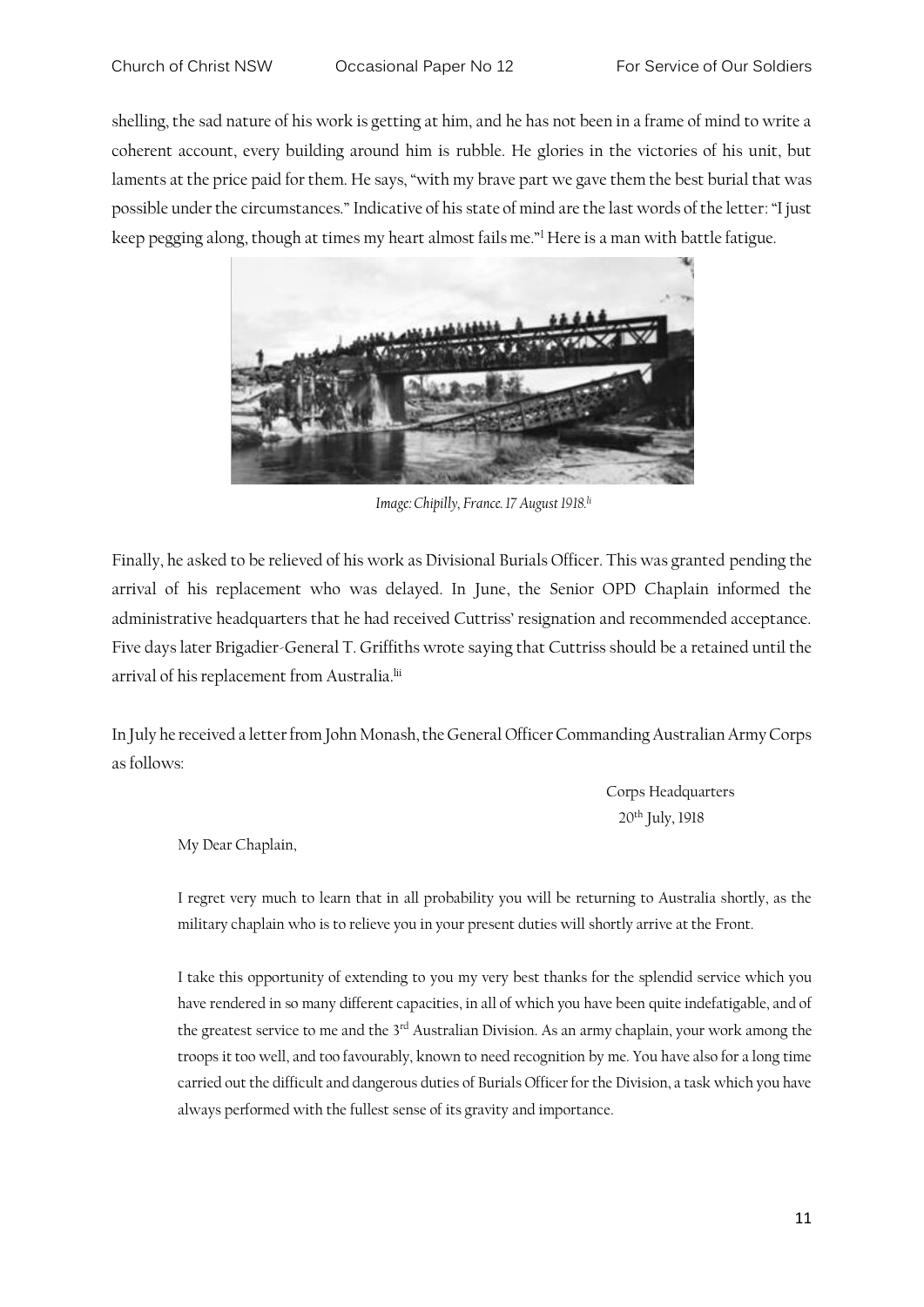In addition, the 3rd Division owes to you much for useful work in the historic and literary field, and the works which you have published, both in prose and in verse, have reflected renown upon the Division as upon yourself.

I sincerely trust that your present resolve to do what is possible in Australia to stimulate recruiting will be given opportunities for fulfilment, and I trust that it will be possible for you later on to resume work at the Front.

I can, with the utmost confidence, repeat what I said of you in the few lines of introduction which I wrote to your book – "Over the Top" – that you have, at all times and under all circumstances, displayed the very best qualities which have made the Australian soldier famous throughout the world.

> With very kind regards, Yours most Sincerely, (signed) John Monash.<sup>liii</sup>



*Image: Book cover of 'Over the Top with the 3rd Australian Division' by G.P. Cuttriss*

Cuttriss handed over the work as D.B.O. to his successor, Arthur Forbes, whom he had known before the war, but remained with him for a few days conducting all the burials in connection with the current offensive. He was finally released on 16 September and sent to the United Kingdom for duty with the No. 2 Command Depot. He was to act as a transport chaplain to Australia on the *Sardinia*. He arrived back in Adelaide on 28 December 1918, and he was demobilised on 12 February 1919, owing to cessation of hostilities.<sup>liv</sup> On his return he resumed his ministry at Hindmarsh, Adelaide.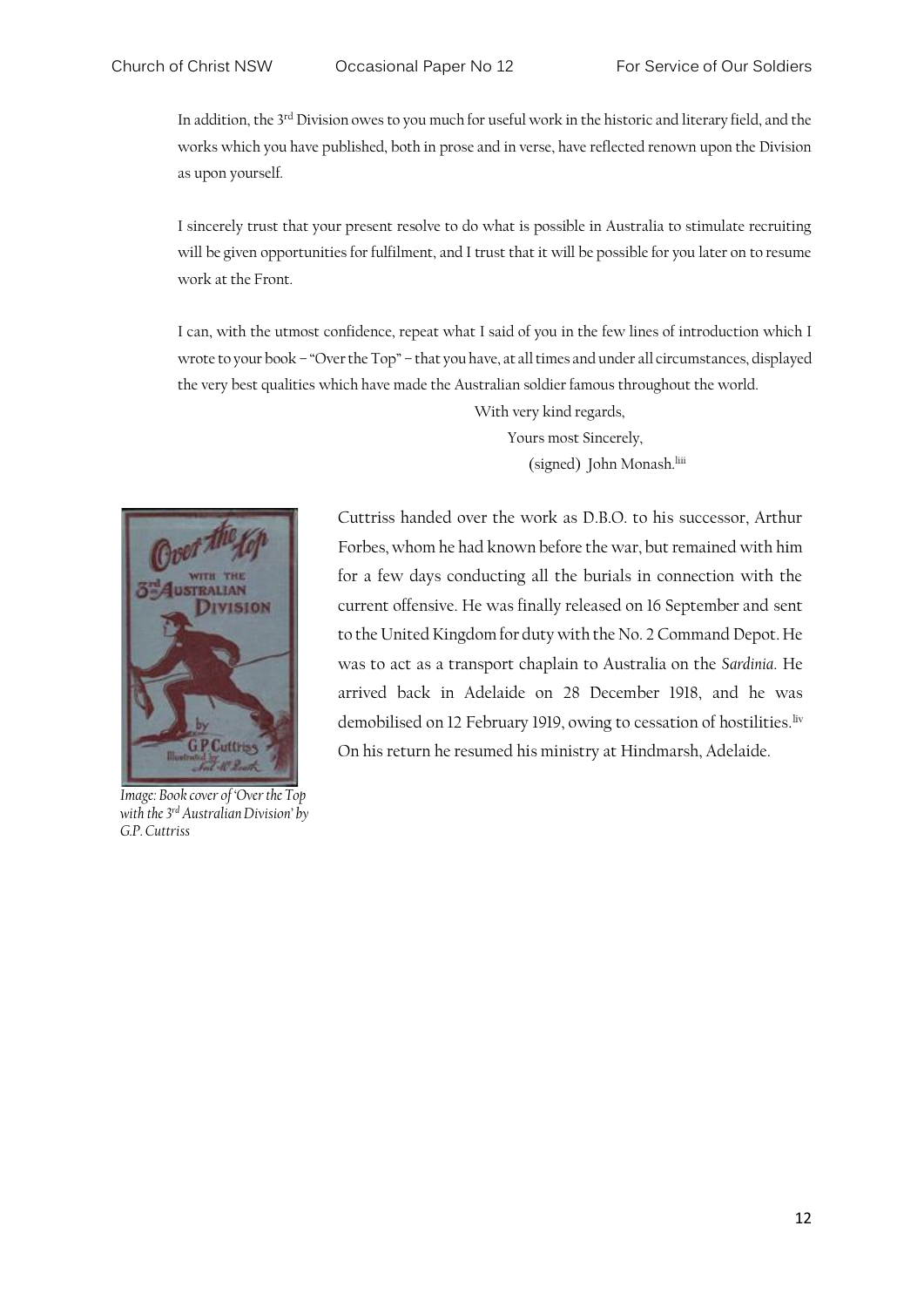### IV **Chaplain-Captain Henry Adam Proctor (1883-1955)**



*Image: Chaplain-Captain Henry Adam Proctor*

Chaplain-Captain Henry Adam Proctor was born in Liverpool, England, on 15 November 1883.

He trained as an engineer and then as a clergyman at Bethany College, Virginia, USA. He was the evangelist at the Lancaster Church of Christ, England, when after six years with the church he decided to accept an invitation to work with the church at North Richmond, Melbourne. He left England aboard the *Reinic* with his family on 6 March 1913 and arrived in Melbourne in early May.

Proctor was not without courage. The Melbourne *Argus* of Wednesday 27 January 1917 refers to his gallant rescue of two girls in danger of drowning at Sandringham. He formally enlisted on 1 March 1917 and was appointed as Chaplain 4th Class having been a home chaplain for a few months. He left Melbourne on board the *Shropshire* with reinforcements and reached Plymouth on 27 July whence he proceeded to Verne Citadel, Portland, where he ministered to 2,000 men<sup>lv</sup> until he went to France in October to the 4<sup>th</sup> Australian Infantry Base Depot (A.I.B.D) at Le Havre.<sup>lvi</sup> He was originally meant to be a voyage-only chaplain but rendered such good service that he was retained for frontline duties.<sup>lvii</sup>

Prior to leaving Australia, Proctor wrote a letter to the editor of the "Christian" saying that he wanted to be of service to any of "our brethren" who have relatives at the front, so could he please have a complete list of members serving in the army. With the English brethren he hope to establish an organisation to look after the interests of their church boys when they arrived in England. He had grand ideas for this organisation:

If the co-operation of our chaplains can be secured, it might be possible to extend the limits of the usefulness of the suggested organisation; for instance, the names of our wounded and sick brethren could be sent to London, and arrangements made for their visitation and aftercare. … At the end of the war, when hundreds of our young men will be waiting to return to Australia, the suggested organisation might prove to be a clearing-house for difficulties, etc.

In the same letter he recognised that there might be difficulties preventing carrying out his suggestion, but he would do his best.<sup>Iviii</sup> There is no evidence that the organisation was established.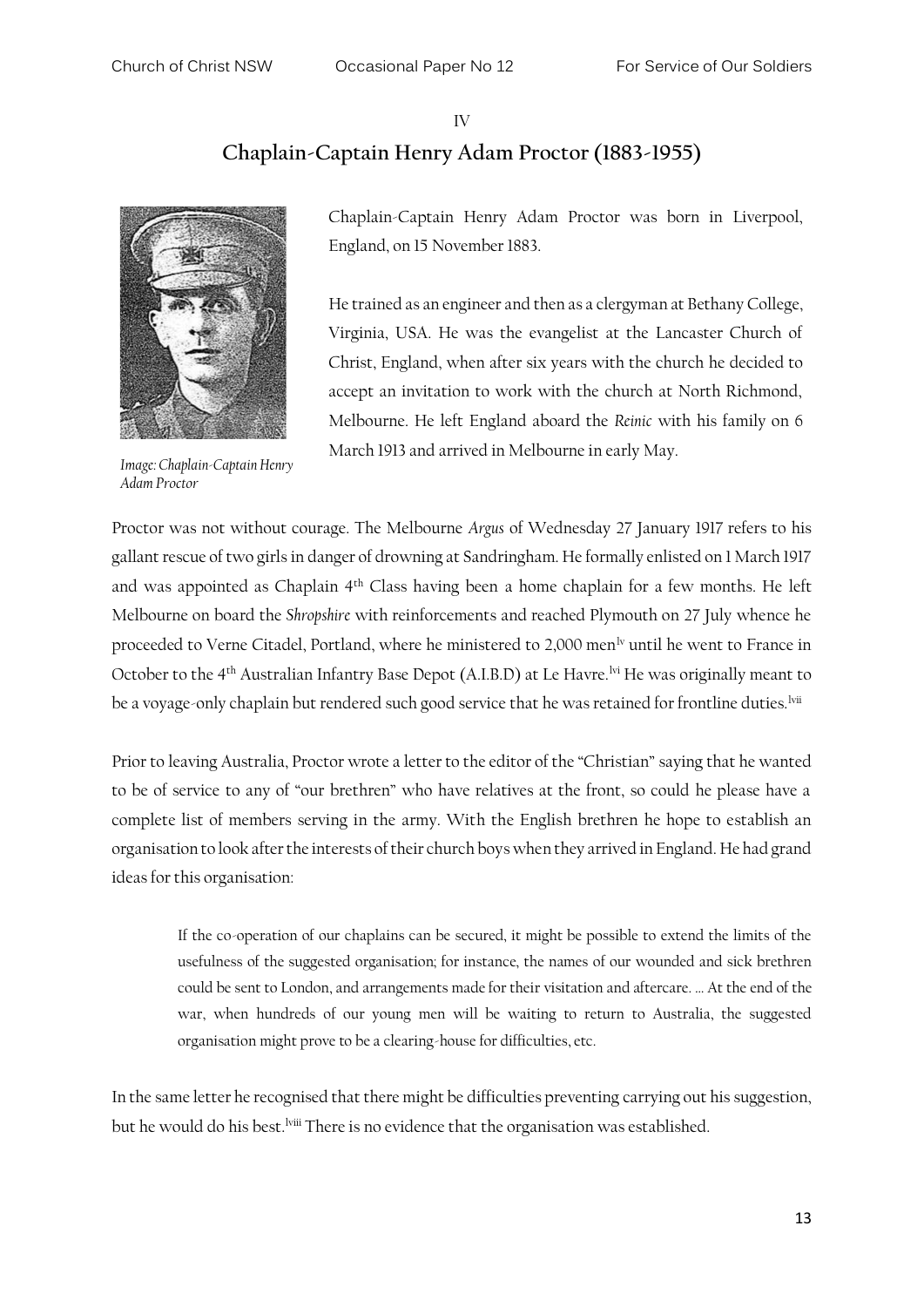In his *War Diary* for November 1917 Miles describes Proctor as the "waiting man". By this he means that he will fill the next OPD vacancy created by a chaplaincy casualty at the Front. Miles had arranged that Proctor move up automatically without awaiting the regulation delay of "orders." The move came in January 1918 when he was posted to the 3rd Australian Casualty Clearance Station (A.C.C.S). His role there was to conduct services, visit patients in wards, provide comfort, write letters and continue general chaplaincy work, but he was destined for much more than that.

Proctor's first letter to *The Australian Christian* following his arrival at the Front gives some indication of the ebb and flow of the war. He is writing at the beginning of spring and the casualties are becoming more numerous. He writes:

During the last week I have not been to bed before 2.30 a.m. My work sometimes is very trying, for the constant presence of suffering and death tends to take away one's optimism. It is hard to retain one's cheerfulness in the midst of so much pain, but without cheerfulness a chaplain's work, in such a place as this would be nigh on valueless. … There was a time when I felt quite faint at the sight of blood; now, however, I can hold a smashed limb during an operation, or help to hold down a patient struggling against anaesthesia.<sup>lix</sup>

He remarks that Walden has moved into the area, that he hopes to see him soon and says of him that "he is doing a splendid work, and his four years' service makes his effort increasingly valuable to the men." Miles notes that in the latter part of February 1918 Proctor was sent to England, at the insistence of the General Officer Commanding, to work on an invention in consultation with the Inventions Board.<sup>1x</sup> We would be ignorant as to what was behind this except for Proctor's letter of 25 July 1918. When the casualty station was under heavy attack from German artillery and aerial bombing, which he describes in graphic terms, the decision was taken to move the station back. He remarks, "I made an apparatus for drawing the iron [tent] stakes in extra quick time and superintended its use." He was an engineer after all. Almost as a throwaway line he writes that he had officiated at thirty-one funerals in March and April.<sup>lxi</sup> The letter also reveals other services that he rendered: helped in the distribution of soup and drinks, acted as a stretcher-bearer, assisted as an anaesthetist, provided hot meals for the doctors and nursing staff at midnight every night, wrote letters for the dying. His inventive genius and desire to help found another outlet. Miles reports, "Major Lockwood, D.S.O., M.C., recently exhibited at a Parisian Congress of Army Surgeons a retractor for use in severe chest cases which obviates the necessity of cutting one or more ribs. This instrument was made and designed by Mr. Proctor."lxii In his August 1918 report Miles mentions that Proctor had made more "appliances" to aid the surgeons and for the comfort of the cases.

Proctor's unit was almost constantly in the front line from August to the armistice. His reports to Miles show him to have been very busy. American casualties were coming through the A.C.C.S and the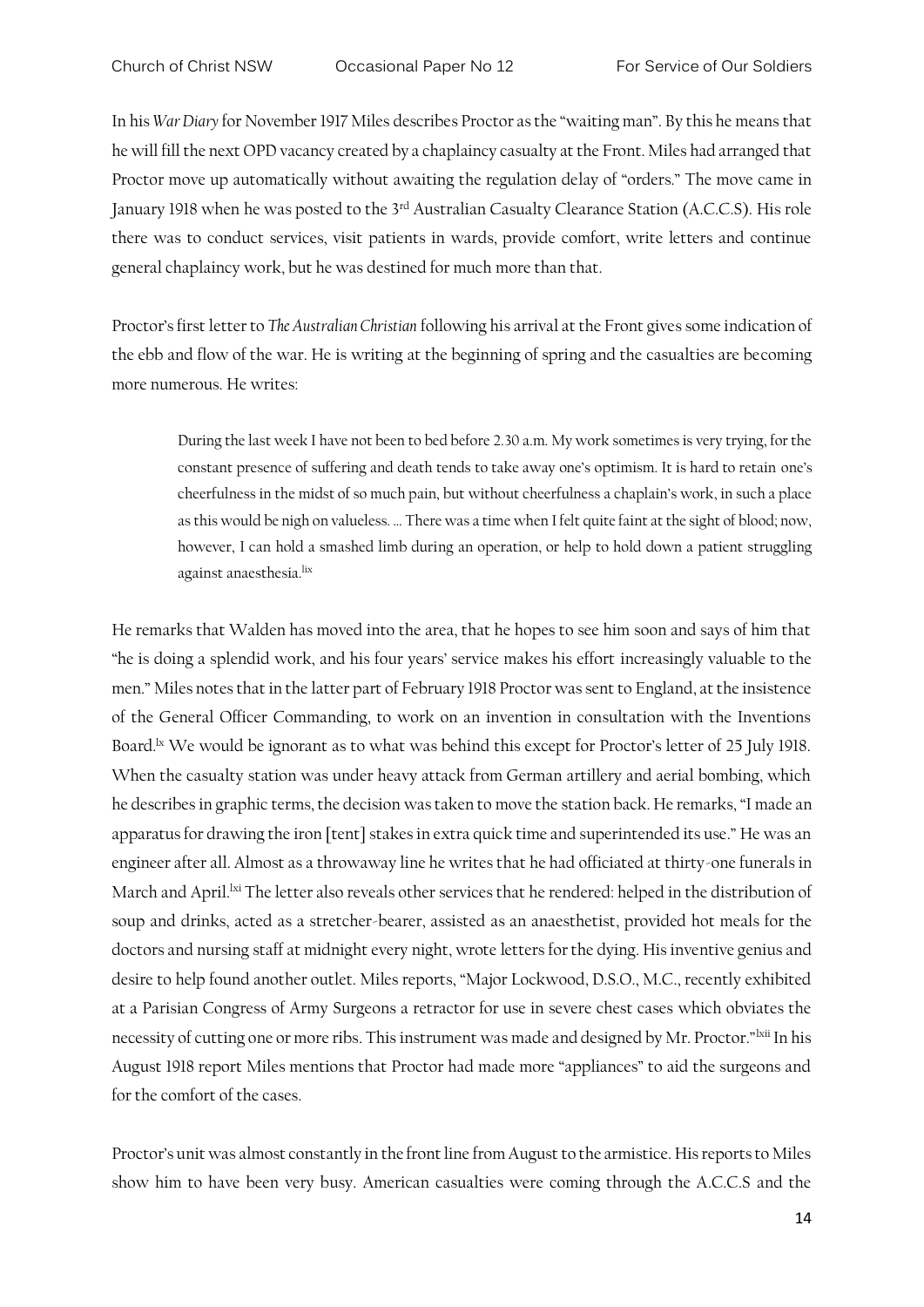Railway Operating Division casualties as well. Proctor mentions a figure of 600 a day. Further pressure was placed on him when a further 1200 cases passed through the station due to a fire that destroyed all the tents of the 36th C.C.S. He had only three hours sleep in 48 hours. This pressure lasted for six days.<sup>Ixiii</sup> It might seem strange that Miles should report in November that Proctor was assisting with the Education Department in his unit by teaching commercial law, but he had completed a law degree just before leaving Australia.

For a short time, Proctor was deployed to visit the scattered Australian Railway Companies in the North of France. He enjoyed the experience and wrote a long report to Miles. In his report he makes three points: (1) such units should have a permanent padre, (2) the moral tone was poor without good guidance, and (3) he found the railway men big-hearted.<sup>lxiv</sup> Proctor remained in Germany with the army of occupation<sup>lxv</sup> following the Armistice. His unit was the first to be so deployed. Proctor was recalled to England in March and received an educational settlement, which enabled him to undertake a doctoral course at the University of Edinburgh until October. He was promoted to Chaplain 3rd Class on 27 August 1919. At the conclusion of his study, he posted to the *Zealandic* as a transport chaplain leaving early in January 1920.

The last word on Proctor should be left to Miles. He wrote:

My Dear Proctor,—

On the eve of your departure for Australia, I am constrained to write this line of commendation concerning the excellent work done by you as a chaplain in the Australian Imperial Force. On the transport coming from Australia, in camps and depots in the United Kingdom, while serving your unit in France, you rendered such excellent service that it called forth expressions of gratitude and good will from officers of all ranks.

It was a great joy to be able to secure a period for you at the University of Edinburgh, and I greatly rejoice in the splendid record which you have made there.

He returned to Australia on 12 April 1920 and was discharged from the service on 1 August of that year. He returned to his ministry at North Richmond, Melbourne, but only for a short while, after which he returned to England. In 1920 he was commissioned into the Army Educational Corps as a Captain, he retired in 1922 with the rank of Major. He was called to the Bar at the Middle Template in 1931 having gained his legal qualifications from the University of Melbourne. He was elected the Member of Parliament (MP) for the Accrington constituency in the 1931 general election<sup>lxvi</sup> and was re-elected in 1935. He was defeated at the 1945 general election. He married Amy Bedford and had three daughters. He died in Paddington aged 71 in 1955.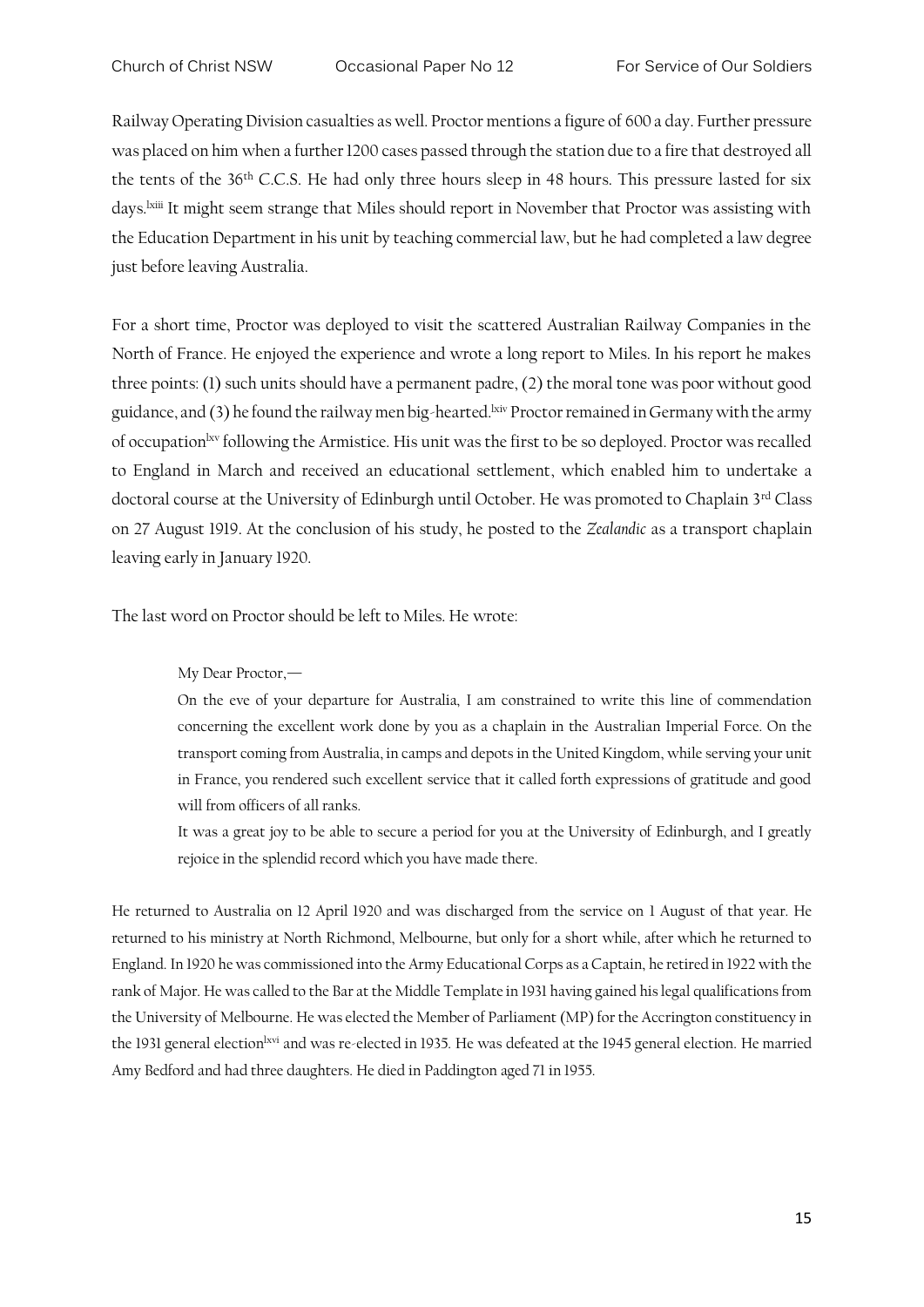V

### **Chaplain-Captain Arthur Edward Forbes (1881-1946)**

*Image: Chaplain-Captain Arthur Edward Forbes*



Chaplain-Captain Arthur Edward Forbes was born on 4 December 1881 in Brisbane.

He served in the South African War, as bugler with the 3rd Queensland Mounted Infantry, during which he won the Distinguished Conduct Medal (D.C.M).<sup>lxvii</sup> The citation reads his commanding officer reported that:

'The most notable act of bravery ... was that of bugler Forbes ... [He] took my horse and his own to what was supposed to be cover ... and held these horses until they were both shot ... During that trying time he had a bullet sent through his haversack.' He then took refuge in a farmhouse with others of his unit and when 'ammunition commenced to run short, Forbes under fire went out among the shot horses and ransacked the saddle wallets' for bullets.

On returning home in June 1901, he was honoured by the people of Brisbane, but returned to South Africa in March 1902. He served in the Transvaal, Rhodesia, Cape Colony and the Orange Free State.

He was in Glasgow between 1907 and 1908 studying for the Christian ministry. He was ordained a Baptist minister and returned to Australia to work as a missionary with the indigenous community. After his marriage he transferred membership from the Baptist Union to the Churches of Christ.

At the outbreak of the Great War, Forbes was minister of the Belmore Church of Christ, Sydney. On 1 March 1915, he was commissioned as a Home Chaplain (4th Class), but he desired to go overseas and as it seemed that was unlikely in the immediate future he enlisted as a regular soldier. Ixviii However, he was attested as a chaplain on 1 August 1917 and sailed with reinforcements for England on the *Anchises*. He arrived in Liverpool, England, on 2 October where he was posted to No.3 Camp, Park House. Here he conducted as many as five services on a Sunday and visited three Military Hospitals which held about a thousand patients.<sup>1xix</sup> A letter to the editor of *The Australian Christian shortly after his arrival* speaks of the great privilege he has been accorded to serve thus, and mentions that on the journey over,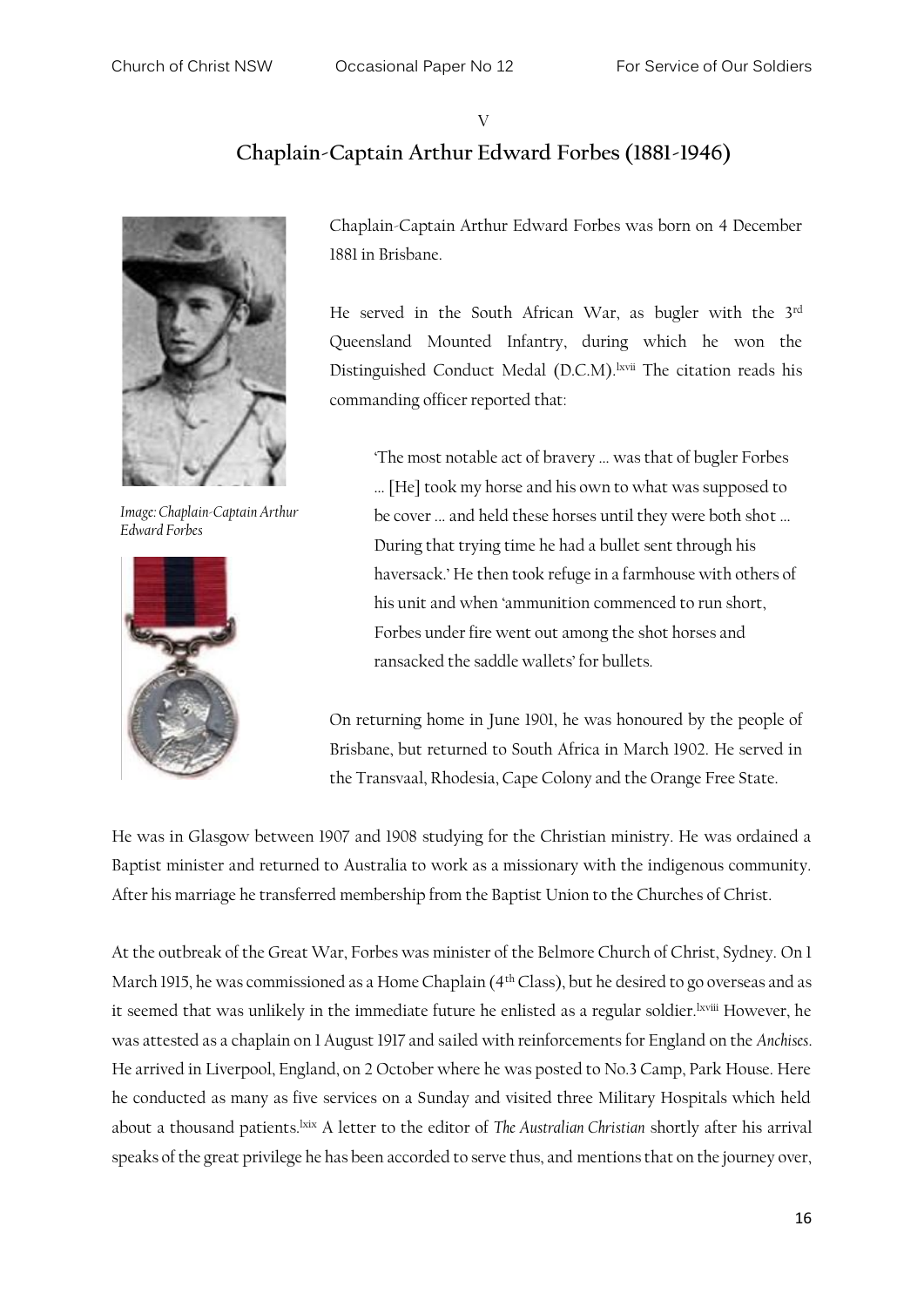he was the only Protestant chaplain aboard. He led a "song service" where the men chose the hymns. He casually mentions that "130 made the good confession."<sup>lxx</sup>

On 3 April 1918 Forbes was deployed to the A.I.D.B in Le Havre. Here he worked with other Free Church chaplains in conducting services and providing and distributing comforts to outgoing drafts. Lxxi



Forbes found the work exceptionally difficult because of the short turnover time: troops were only there for 12 to 36 hours before moving to the Front. He did, however, make arrangements to minister to an adjacent Royal Flying Squadron that had no chaplain.

He wrote on 24 June 1918 saying that he had not yet arrived at the firing line but was behind it with reinforcements and expected "one happy day" to go forward.<sup>1xxii</sup> In the same letter he mentions meeting one of his old parishioners who was on the way to the front. The young man was killed a month later.

From July, Forbes' work began to extend into the Forward area where he visited the 61<sup>st</sup> Casualty Clearing Station. On 10 September, he relieved Cuttriss and conducted church parades for the 3rd Pioneer Battalion and some 5th Divisional troops. He was widely respected as this note from Lieutenant Price confirms: "... [Forbes] is having a great time. The fellows leave the other services and come to his. Forbes gives them the stuff they like—bed-rock principles and not orthodoxy." He remained with his unit until the end of February 1919 when he was brought to England for transport duty to Australia. Ixxiii He left England aboard the *Dunluce Castle* on 16 March and arrived in Australia on 18 May and was discharged in June.

After demobilisation, Forbes took up the ministry of the Auburn Church of Christ. But that was not the end of his chaplaincy work. He remained a part-time chaplain and from 1919 to 1922 held appointments as Chaplain 1st Class (Colonel) and Senior Chaplain, 2nd Military District; he reverted to Chaplain 4<sup>th</sup> Class in 1922.<sup>1xxiv</sup> In 1938 he was awarded the Efficiency Decoration<sup>1xxv</sup> and between 1941 and 1944 he served as a full-time military chaplain in South Australia, thus serving in three wars.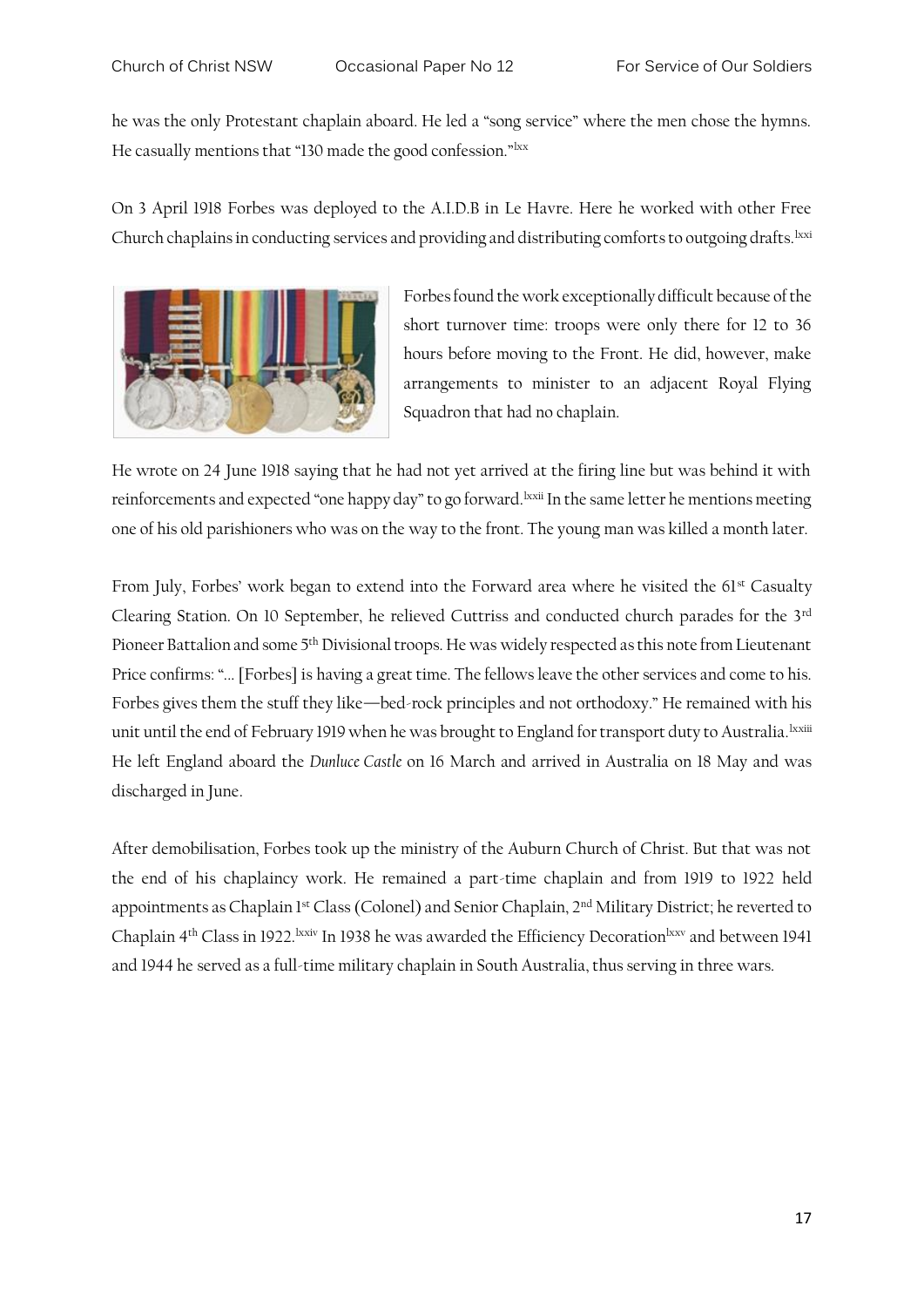#### VI

#### **Reflection**

Four chaplains from the same small faith community went to the Great War under the banner of Other Protestant Denominations. Leaving aside their expected role of conducting church parades, running voluntary services and Bible studies, comforting the sick and dying, they performed other duties that made them notable. Cuttriss and Proctor were promoted to Chaplain-Major and Walden to Chaplain Lieutenant-Colonel. Walden and Proctor went with the occupying force into Germany while Cuttriss and Forbes served as transport chaplains back to Australia. Cuttriss made his name as Divisional Burials Officer, was responsible for determining the site of a number of iconic cemeteries and had to be relieved due to battle fatigue. Proctor learned to be an anaesthetist but made his name as an inventor of appliances that helped surgeons and the forces as a whole. Forbes arrived late, having already won renown in an earlier war, but replaced Cuttriss. Walden became the "Canteen King," seeking always the comfort and welfare of his men. He oversaw the repatriation arrangements thus being the first of them to leave Australia and the last to return. King George V honoured him with the Order of the British Empire (OBE) in the military division.

<sup>&</sup>lt;sup>i</sup> This phrase was used by Chaplain-Captain H.A. Proctor in a letter, written just prior to his departure for the Front, addressed to the editor of *The Australian Christian*. It was printed in Vol. 20, 1917, 112.

ii Jerrold, Douglas, The Advocate of Peace, February 1869, 23.

iii Bonaparte, Napoleon, Napoleon's Art of War, transl. George C. D'Aquilar, (Boston, MA: De Capo Press, 1995).

<sup>&</sup>lt;sup>iv</sup> Douglas, C.N., *Forty Thousand Quotations: Prose and Poetical*, No. 104. (New York: Halcyon House, 1917).

v Shakespeare, William, Julius Caesar, Act 3 Scene 1 line 273.

vi Michael McKernan, Padres: Australian Chaplains in Gallipoli and France. (Sydney: Allen & Unwin, 1986), page x.

vii F.J. Miles, War Diary, AWM 6/4/1 Part 1 for April 25 to December 17, 1915.

viii Michael McKernan, *Padres: Australian Chaplains in Gallipoli and France*, x; F.J. Miles, The Australian Christian, Vol. 22, 1919, 399.

<sup>&</sup>lt;sup>ix</sup> Michael McKernan, Padres, xi.

<sup>x</sup> The Australian Christian, Vol. 10, 1907, 458.

xi Hayward, H.E., Nutt, D.C., Enmore Incorporated: Pioneers of Churches of Christ in New South Wales, (Freshhope: Rhodes, 2014), 15.

xii NAA: B2455, Walden, George Trilford, 1.

<sup>&</sup>lt;sup>xiii</sup> Thomas Bluegum, "How Gillison Died," in The Sydney Morning Herald, Saturday, November 6 1915, 7.

xiv The Australian Christian, Vol. 19, 1916, 108-109.

xv The Australian Christian, Vol 19, 1916, 108-109.

xvi The Australian Christian, Vol. 19, 1916, 184.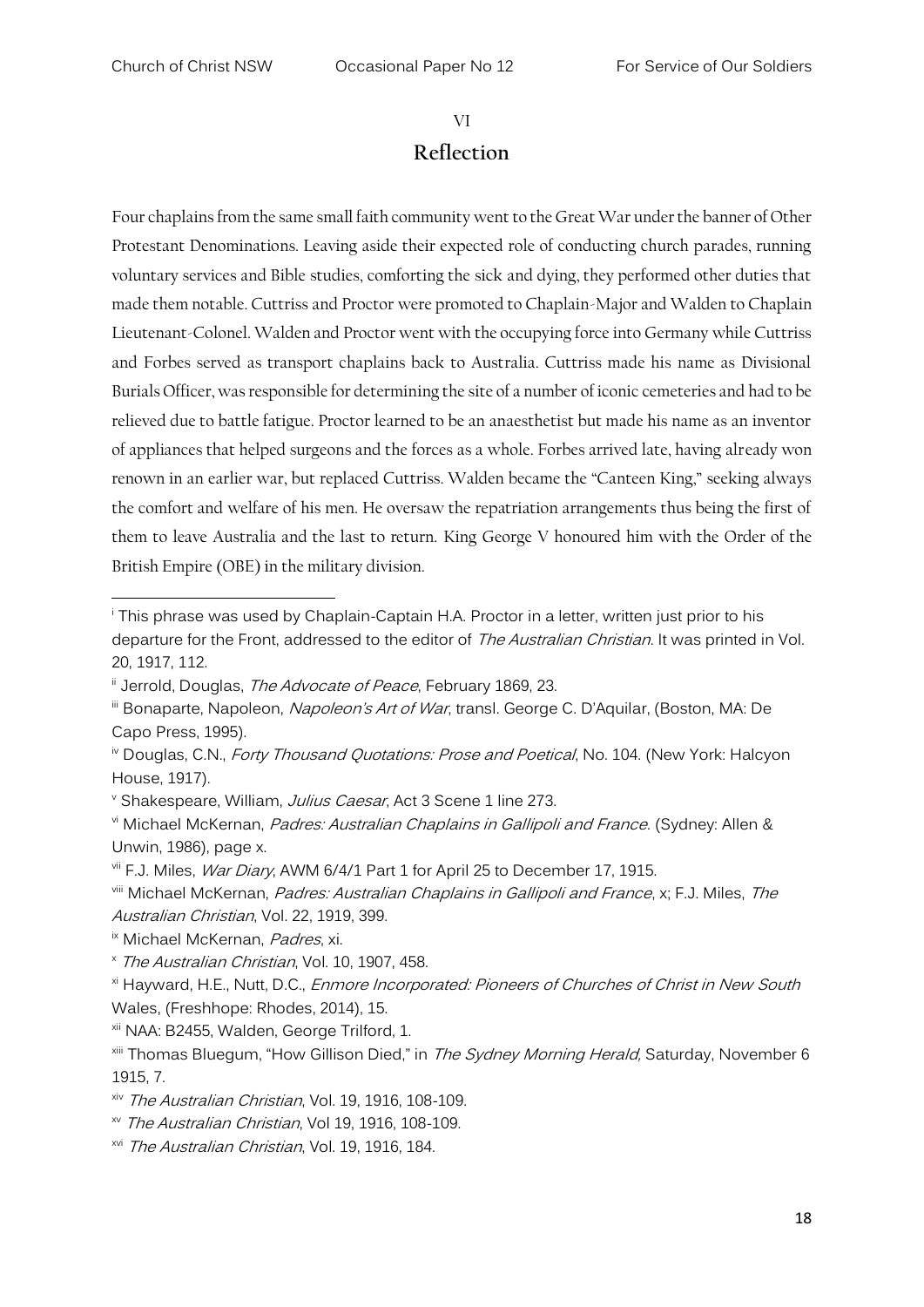<sup>xvii</sup> The donor of this piano was Reginald Clark, son of the late Henry Marcus Clark who owned fourteen department stores in New South Wales. Walden carried it with him right through the war.

xviii The Australian Christian, Vol. 19, 1916, 404.

xix The Battalion was dubbed "Hurcombe's Hungry Half Hundred," after its first C.O. Lt.-Col. Frederick Hurcombe.

<sup>xx</sup> F.J. Miles, *War Diary*, July-December 1916.

<sup>xxi</sup> F.J. Miles, *War Diary*, July-December 1916.

<sup>xxii</sup> In a letter to a friend, he apologises for not writing but "he is well and in the thick of big battles."

<sup>xxiii</sup> *50<sup>th</sup> Infantry Battalion War Diary*, AWM4/23/67/5. <u>www.awm.gov.au/units</u> accessed 26 May, 2014.

xxiv The Australian Christian, Vol. 20, 1917, 84.

xxv Joyful Tidings, the monthly record of the Fulham Cross Christian Mission for January 1917.

xxvi Under A.I.F. order 677 according to F.J. Miles, War Diary, March 1917.

xxvii The Australian Christian, Vol. 20, 1917, 453.

<sup>xxviii</sup> 50<sup>th</sup> Infantry Battalion War Diary, AWM4/23/67/2.

<sup>xxix</sup> F.J. Miles, *War Diary*, January 1918.

xxx F.J. Miles, War Diary, February 1918.

xxxi F.J. Miles, *War Diary*, April 1918.

xxxii F.J. Miles, War Diary, October 1918.

<sup>xxxiii</sup> R. Freeman, *Hurcombe's hungry half hundred: A memorial history of the 50<sup>th</sup> Battalion AIF* 

1916-1919, (Peacock Publication: Norwood, 1991). AWM4/23/67/1.

**xxxiv** This was on 17 March as noted in his official military record.

xxxv Australian Imperial Force, Embarkation Records Schedule.

xxxvi The Australian Christian, Vol. 19, 1916, 313, 327.

xxxvii F.J. Miles, War Diary, November 1916. The Australian Christian Vol. 19, 1916, 159 records that Cuttriss' church held a special meeting to grant him leave of absence.

xxxviii The Australian Christian, Vol. 19, 1916, 592.

xxxix The Australian Christian, Vol. 19, 1916, 739.

xl AWM.gov.au/units/unit\_11394.

xli The Australian Christian, Vol. 20, 1917, 11.

xlii The Australian Christian, Vol. 20, 1917, 125.

 $^{\text{\tiny{Aliii}}}$  This appeared as a work entitled *Over the Top with the 3<sup>rd</sup> Australian Division* with a foreword by Major-General Sir John Monash published by Charles Kelly of London.

<sup>xliv</sup> F.J. Miles, *War Diary*, November 1916.

xlv F.J. Miles, War Diary, December 1917, January 1918.

xlvi Order 677 1 March 1918.

xlvii F.J. Miles, War Diary, April 1918.

xlviii F.J. Miles, *War Diary*, May 1918.

xlix F.J. Miles, *War Diary*, June 1918, Appendix I.

<sup>1</sup> The Australian Christian, Vol. 21, 1918, 147.

<sup>li</sup> A group of Australians, including Major General J. Gellibrand, Commanding the 3rd Division, on a newly built steel girder bridge constructed by the 3rd Pioneer Battalion, over the Somme Canal between Cerisy and Chipilly. The previous bridge, which had been destroyed by the enemy in his retreat following the Allied offensive in August 1918, was replaced in six days and opened for traffic by General Sir John Monash, Australian Corps Commander. The group shown